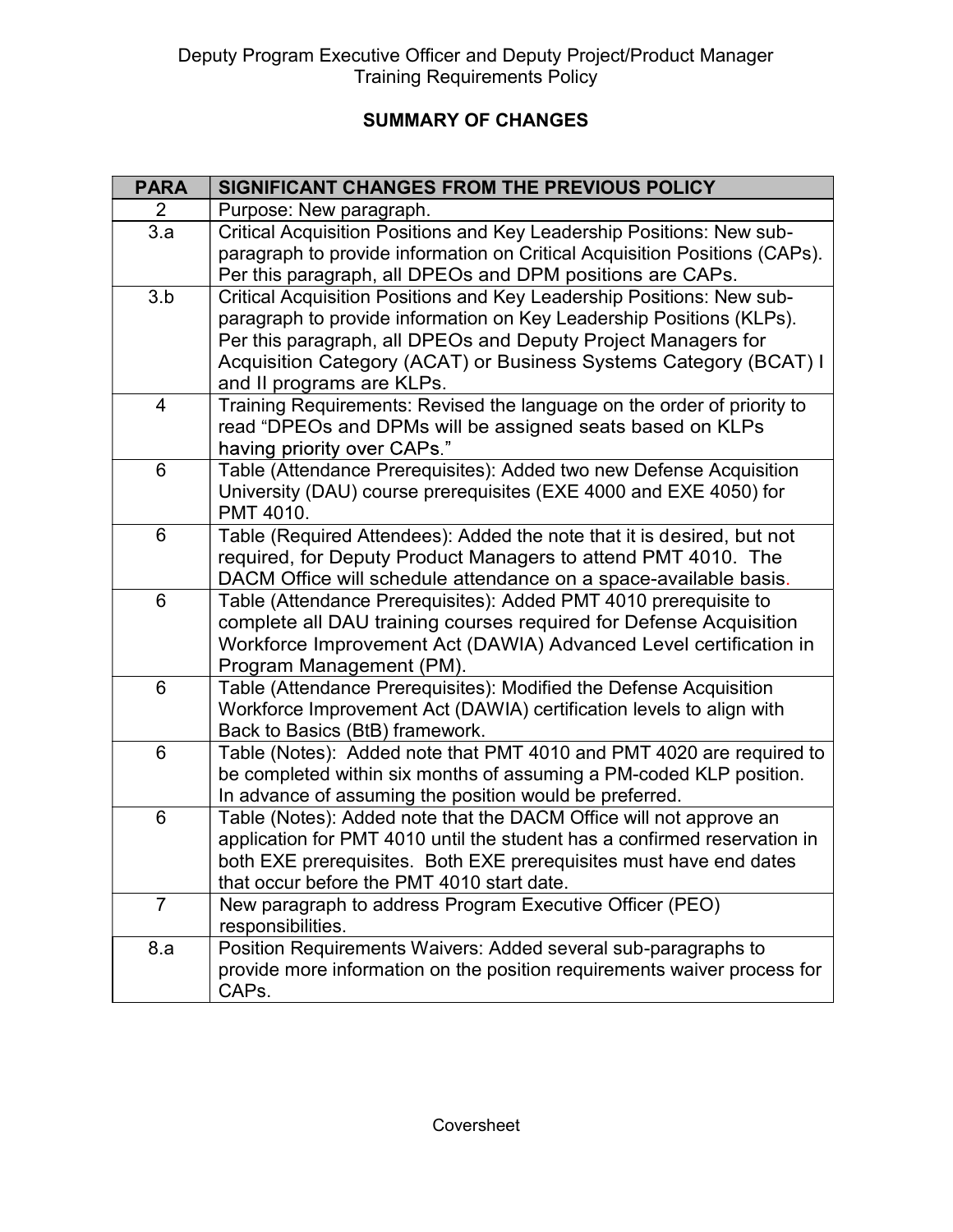| <b>PARA</b> | SIGNIFICANT CHANGES FROM THE PREVIOUS POLICY (CONTD)                                                                                                   |
|-------------|--------------------------------------------------------------------------------------------------------------------------------------------------------|
| 8.a(1)      | Position Requirements Waivers (CAPs (non-KLPs): Modified part of the                                                                                   |
|             | first sentence of this sub-paragraph to read "If it is not feasible for an<br>individual in a CAP to complete all training required for their position |
|             | within the applicable DAWIA grace period." This change aligns the                                                                                      |
| 8.b         | language with the grace periods mandated under the BtB framework.<br>Position Requirements Waivers (KLPs): Added several sub-paragraphs                |
|             | to provide more information on the position requirements waiver process<br>for KLPs.                                                                   |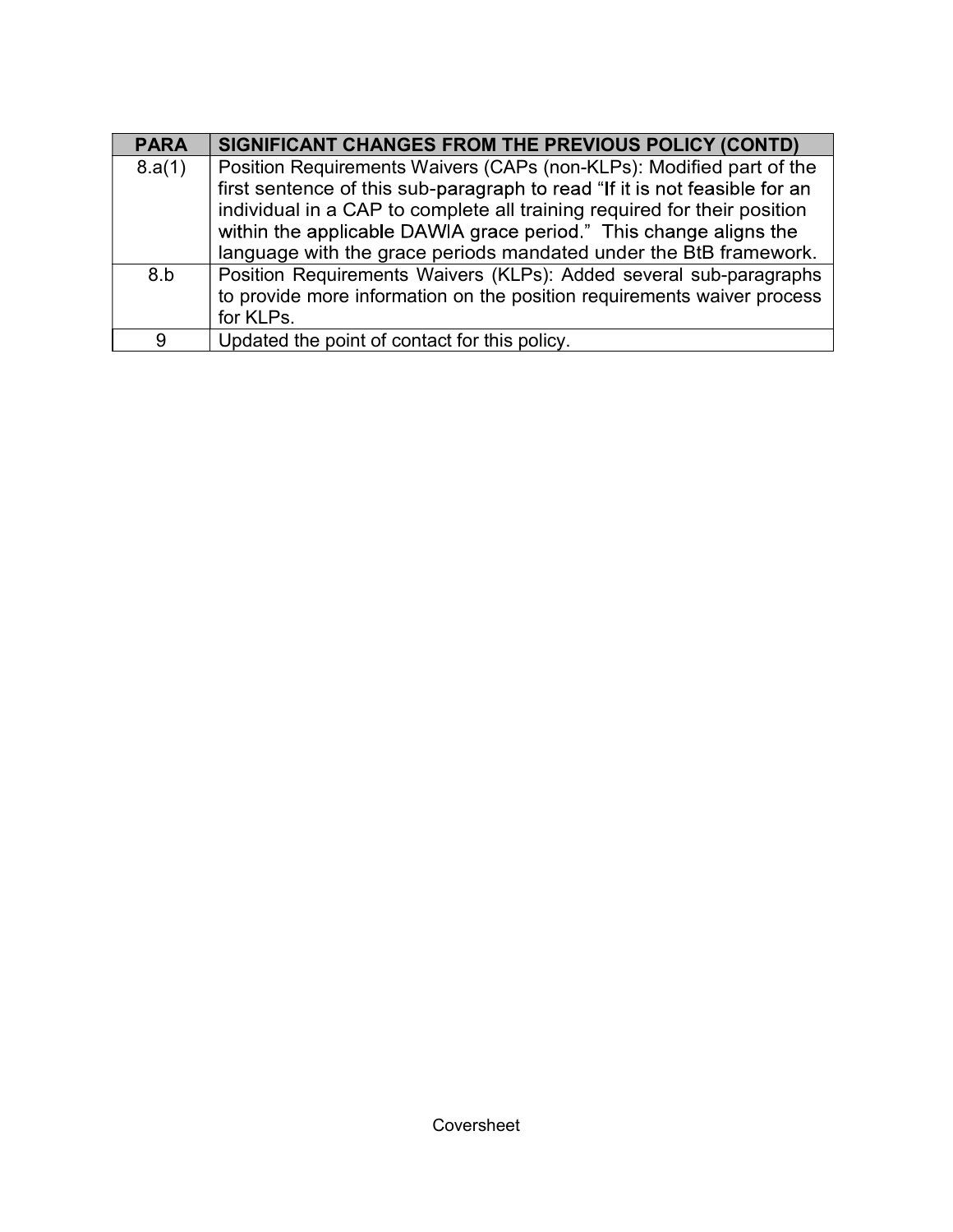

SFAE-ASC

## MEMORANDUM FOR SEE DISTRIBUTION

SUBJECT: Deputy Program Executive Officer and Deputy Project/Product Manager Training Requirements Policy

**DEPARTMENT OF THE ARMY<br>
OFFICE OF THE ASSISTANT SECRETARY OF THE ARMY<br>
ACQUISITION LOGISTICS AND TECHNOLOGY<br>
WASHINGTON, DC 20310-0103<br>
SFAE-ASC<br>
MEMORANDUM FOR SEE DISTRIBUTION<br>
SUBJECT: Deputy Program Executive Officer EPARTMENT OF THE ARMY**<br>
OFFICE OF THE ASISTANT SCREEVANT OF THE ARMY<br>
MOUNTIFURE AND TECHNOLOGY<br>
MOUNTIFURE MANY PRIVATION<br>
STAE-ASC<br>
TAPIN PROGRAM CONSULTION<br>
SUBJECT: Deputy Program Executive Officer and Deputy Project/ training courses that all Deputy Program Executive Officers (DPEOs) and Deputy Project/Product Managers (DPMs) must attend and complete before occupying their positions, in accordance with References 1.a and 1.b. This policy applies to all Army Acquisition Windows and Secret May and Secret May acquisition May acquisition Washington, BC 20316-013<br>
MEMORANDUM FOR SEE DISTRIBUTION<br>
SUBJECT: Deputy Program Executive Officer and Deputy Project/Product Manager<br>
Tr VASHINGTON, DC 20316-9183<br>
3. T April 2022<br>
MEMORANDUM FOR SEE DISTRIBUTION<br>
SUBJECT: Deputy Program Executive Officer and Deputy Project/Product Manager<br>
1. References: See Enclosure.<br>
1. References: See Enclosure.<br>
1. Re THE TRIM THE SECT CONDITION THE SECT CONDITION THE SECT: Deputy Program Executive Officer and Deputy Project/Product Manager<br>
References: See Enclosure.<br>
Purpose. This memorandum outlines the Defense Acquisition University

Executive, based on the criticality of these positions to the acquisition program, effort or function that they support. All DPEO and DPM positions are CAPs. Please see References 1.b and 1.c for more detailed information on CAP qualifications, tenure agreements, and other position requirements.

b. KLPs are a subset of CAPs and have more stringent experience requirements upon entry into the position. Per References 1.a and 1.d, every DPEO and those Deputy Project Managers for Acquisition Category (ACAT) or Business Systems Category (BCAT) I and II programs are KLPs.

Training Requirements. Currently, the Army has a limited number of quotas available to meet DPEO and DPM training requirements. To ensure these individuals complete their required training in a timely and efficient manner, the Army prioritizes seat allocations to the DAU's PMT 4010 (Program Manager's Course) and PMT 4020 (Executive Program Manager's Course) courses by position type. Centralized Selection List Project and Product Managers have a higher priority for this training over DPEOs and DPMs. DPEOs and DPMs will be assigned seats based on KLPs having priority over CAPs.

DPEOs and DPMs with a confirmed class reservation for PMT 4010 or PMT 4020 may not cancel or reschedule their course attendance without prior written approval from the Director, Acquisition Career Management (DACM).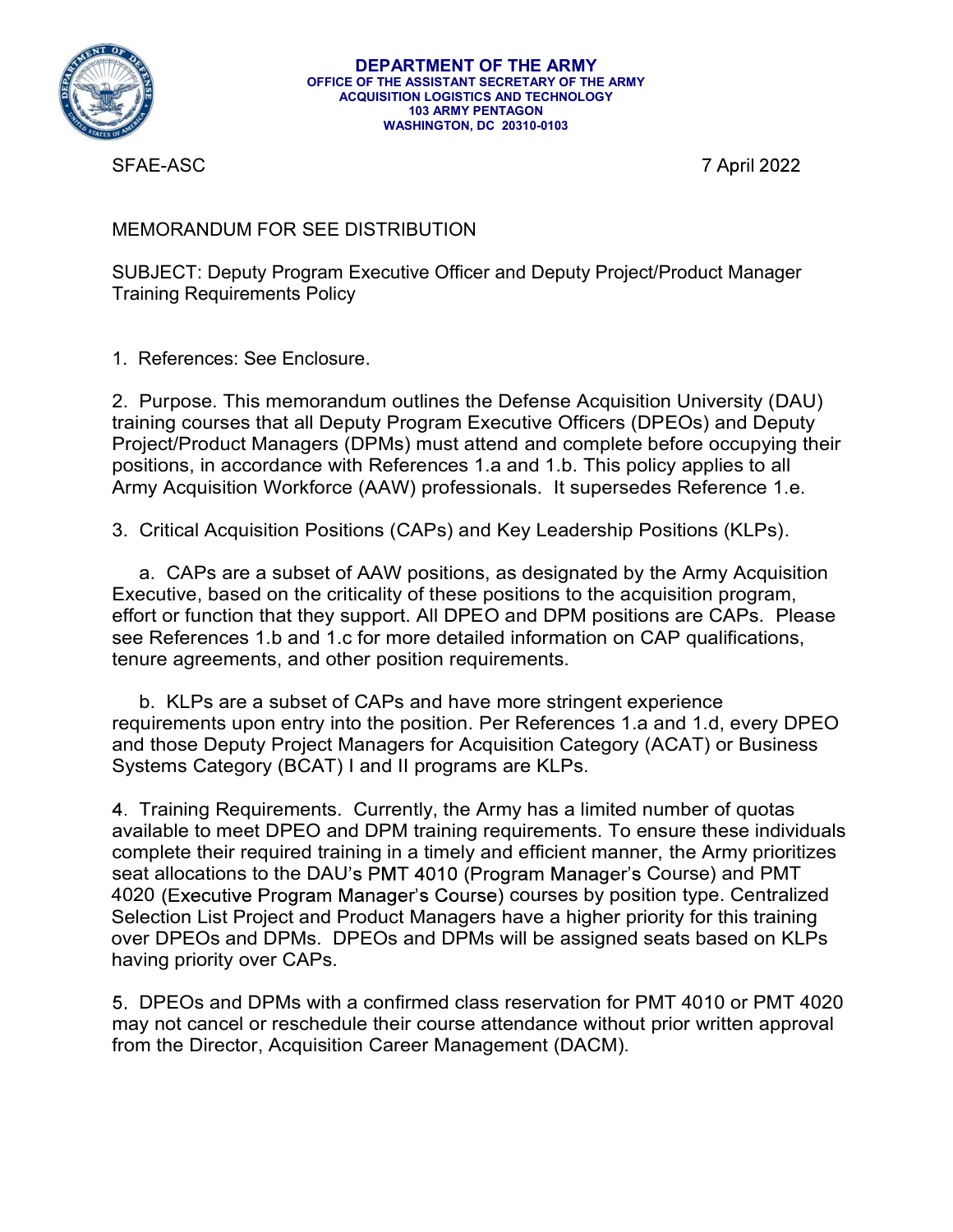| <b>SFAE-ASC</b><br>and PMT 4020, as well as the associated prerequisites for these courses: | SUBJECT: Deputy Program Executive Officer and Deputy Project/Product Manager<br><b>Training Requirements</b><br>6. The following table outlines which positions are required to attend PMT 4010                                               |                                                                                                                                                                                                                                                                                                                                                                                                               |                                                                                                                                                                                                                                                                                                                                                                                                                                                                                                                                                                              |  |  |  |
|---------------------------------------------------------------------------------------------|-----------------------------------------------------------------------------------------------------------------------------------------------------------------------------------------------------------------------------------------------|---------------------------------------------------------------------------------------------------------------------------------------------------------------------------------------------------------------------------------------------------------------------------------------------------------------------------------------------------------------------------------------------------------------|------------------------------------------------------------------------------------------------------------------------------------------------------------------------------------------------------------------------------------------------------------------------------------------------------------------------------------------------------------------------------------------------------------------------------------------------------------------------------------------------------------------------------------------------------------------------------|--|--|--|
| <b>COURSE</b>                                                                               | <b>REQUIRED</b><br><b>ATTENDEES</b>                                                                                                                                                                                                           | <b>ATTENDANCE</b><br><b>PREREQUISITES</b>                                                                                                                                                                                                                                                                                                                                                                     | <b>NOTES</b>                                                                                                                                                                                                                                                                                                                                                                                                                                                                                                                                                                 |  |  |  |
| <b>PMT 4010</b><br>(Program<br>Manager's<br>Course)                                         | All DPEOs<br>All Deputy Project<br>Managers<br>Note: Desired, but<br>not required, for<br><b>Deputy Product</b><br>Managers to attend<br>PMT 4010. The<br><b>DACM Office will</b><br>schedule<br>attendance on a<br>space-available<br>basis. | EXE 4000 (Problem<br><b>Solving for Tomorrow's</b><br>Defense Leaders)<br>EXE 4050 (Optimizing<br>Possibilities)<br>Be Defense Acquisition<br>Workforce<br>Improvement Act<br>(DAWIA) certified as<br>required by the AAW<br>professional's current<br>position.<br>Complete all DAU<br>training courses<br>required for DAWIA<br>certification at the<br>Advanced Level in<br>Program Management<br>$(PM)$ . | (1) DPEOs or DPMs, who<br>have completed PMT 401<br>(Program Manager's<br>Course), are exempt from<br>attending PMT 4010.<br>(2) PMT 4010 is required to<br>be completed within<br>six months of assuming a<br>PM-coded KLP position.<br>Completion in advance of<br>assuming the position<br>would be preferred.<br>(3) The DACM Office will<br>not approve an application<br>for PMT 4010 until the<br>student has a confirmed<br>reservation in both EXE<br>prerequisites. Both EXE<br>prerequisites must have<br>end dates that occur before<br>the PMT 4010 start date. |  |  |  |
| <b>PMT 4020</b><br>(Executive<br>Program<br>Manager's<br>Course)                            | All DPEOs<br>Deputy Project<br>Managers in<br><b>ACAT/BCAT I and</b><br>Il programs                                                                                                                                                           | <b>PMT 4010</b><br>Be DAWIA certified at<br>the Advanced Level<br>certification in PM.                                                                                                                                                                                                                                                                                                                        | (1) DPEOs or DPMs, who<br>have completed PMT 402<br>(Executive Program<br>Manager's Course), are<br>exempt from attending<br>PMT 4020.<br>(2) PMT 4020 is required to<br>be completed within six<br>months of assuming a PM-<br>coded KLP position.<br>Completion in advance of<br>assuming the position<br>would be preferred.                                                                                                                                                                                                                                              |  |  |  |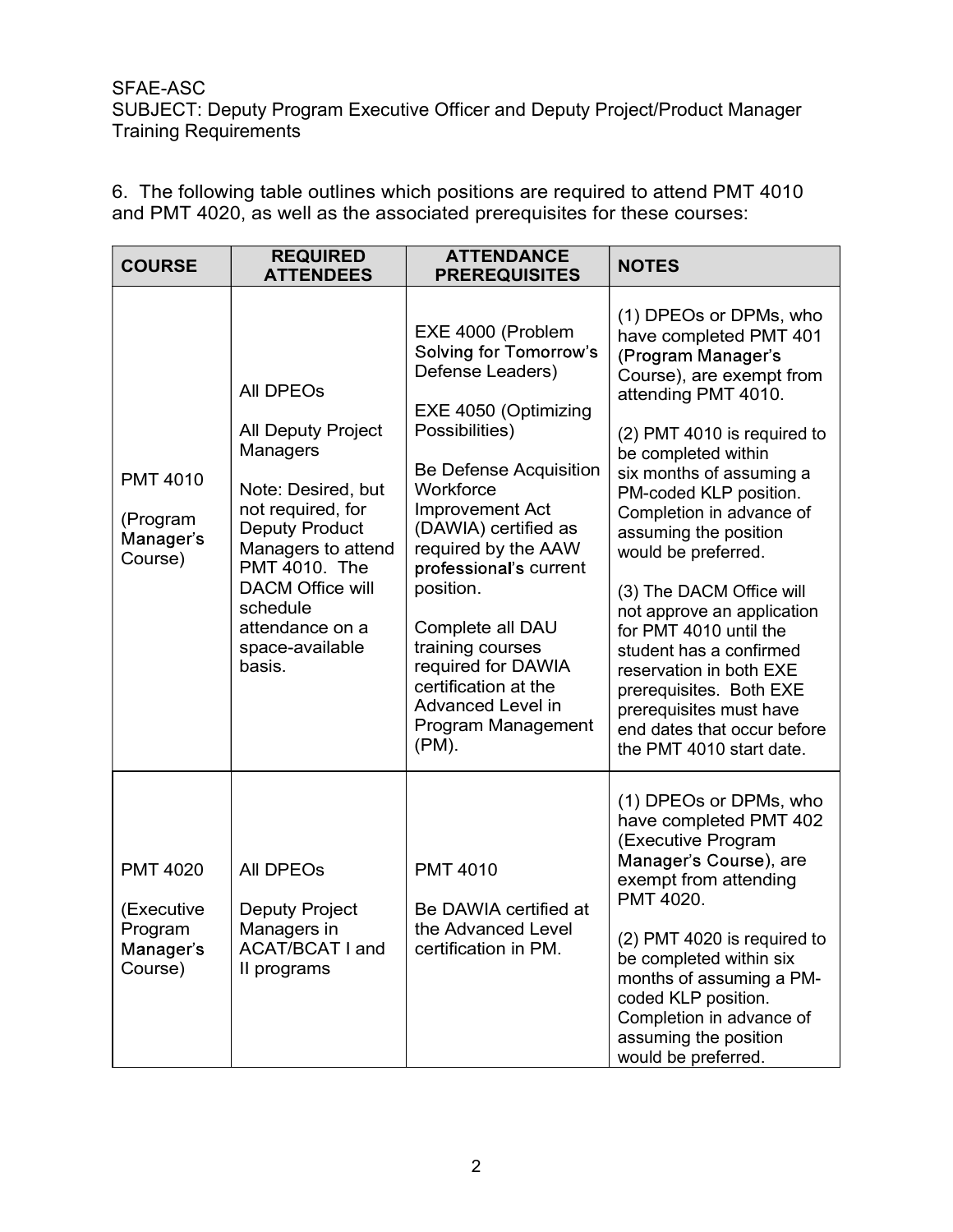SFAE-ASC

SUBJECT: Deputy Program Executive Officer and Deputy Project/Product Manager Training Requirements

SFAE-ASC<br>SUBJECT: Deputy Program Executive Officer and Deputy Project/Product Manager<br>Training Requirements<br>organization meet the prerequisites before attending the required training course.<br>The PEO must also ensure their SFAE-ASC<br>SUBJECT: Deputy Program Executive Officer and Deputy Project/Product Manager<br>Training Requirements<br>7. The PEO has the responsibility to ensure that all DPEOs and DPMs within their<br>organization meet the prerequisit SFAE-ASC<br>SUBJECT: Deputy Program Executive Officer and Deputy Project/Product Manager<br>Training Requirements<br>7. The PEO has the responsibility to ensure that all DPEOs and DPMs within their<br>organization meet the prerequisit SFAE-ASC<br>SUBJECT: Deputy Program Executive Officer and Deputy Project/Product Manager<br>Training Requirements<br>organization meet the prerequisites before attending the required training course.<br>The PEO must also ensure their positions. SFAE-ASC<br>
SUBJECT: Deputy Program Executive Officer and Deputy Projec<br>
Training Requirements<br>
7. The PEO has the responsibility to ensure that all DPEOs an<br>
organization meet the prerequisites before attending the requir<br> AE-ASC<br>BJECT: Deputy Program Executive Officer and Deputy Project/Product I<br>ining Requirements<br>The PEO has the responsibility to ensure that all DPEOs and DPMs<br>anization meet the prerequisites before attending the required

ASC<br>
1) If it is not fear the prerequisite officer and Deputy Project/Product Manager<br>
1) If equivements<br>
2) If equiver the prerequisites before attending the required training course.<br>
1) If it is not also ensure their DP SFAE-ASC<br>SUBJECT: Deputy Program Executive Officer and Deputy Project/Product Manager<br>Training Requirements<br>The PEO has the responsibility to ensure that all DPEOs and DPMs within their<br>organization meet the prerequisites organization must initiate a DD Form 2905 (Acquisition, Technology, and Logistics SFAE-ASC<br>SUBJECT: Deputy Program Executive Officer and Deputy Project/Product Manager<br>Training Requirements<br>Training Requirements<br>7. The PEO has the responsibility to ensure that all DPEOs and DPMs within their<br>organizatio SHAE-ASC<br>SUBJECT: Deputy Program Executive Officer and Deputy Project/Product Manager<br>Training Requirements<br>The PEO has the responsibility to ensure that all DPEOs and DPMs within their<br>organization meet the prerequisites the Career Acquisition Management Portal (CAMP) Help Desk Training Requirements<br>
7. The PEO has the responsibility to ensure that all DPEOs and DPMs within their<br>
organization meet the prerequisites before attending the required training course.<br>
The PEO must also ensure their DP requirements waiver permits the DPM to remain in the position and grants additional time to complete the training requirement. all the pierequisites below and DPMs complete the required variang boutset.<br>The organization reason should be a detailed reason should be required training consisting the should provide provide a detailed reasons.<br>The prov mandatory training provides a detailed reason-<br>positions.<br>
8. Position Requirements Waivers.<br>
1) If it is not feasible for an individual in a CAP (non-KLP) to complete all<br>
training required for their position within the a a. CAPs (non-KLPs).<br>
a. CAPs (non-KLPs).<br>
1) If it is not feasible for an individual in a CAP (non-KLP) to complete altraining required for their position within the applicable DAWIA grace period, the organization must ini For stron-rictines).<br>
In this is not feasible for an individual in a CAP (non-KLP) to complete all<br>
In required for their position within the applicable DAWIA grace period, their<br>
ration must initiate a DD Form 2905 (Acqui and the matter and the methanon in the station in the form to the DACM office via ments waiver. The organization will submit the form to the DACM Office via ments waiver The organization will submit the form to the DACM Of

18 of the DD Form 2905, clearly articulating why the DPM cannot complete the position requirements waiver include but are not limited to an extenuating medical condition, deployment, personal or family emergency, or inability to secure a seat in From the Care Constructure To the Care Constrainent Constrainent Products are position Management Portal (CAMP) Help Desk<br>the Care Acquisition Management Portal (CAMP) Help Desk<br>the Care Acquisition Management Portal (CAMP besizes canning that the mediator and provides the projection and grants or the summation of the DDFM to remain in the position and grants ditional time to complete the training requirement.<br>
2) The organization should pro equirements waiver permins the Drivit of emisini met postuditional time to complete the training requirement.<br>
2) The organization should provide a detailed reason/explanation in Block<br>
18 of the DD Form 2905, clearly arti adulo and me to complete the taming requirement.<br>
2) The roganization should provide a detailed reason/explanation in Block<br>
18 of the DD Form 2905, clearly articulating why the DPM cannot complete the<br>
mandatory training The Dot Folling Soo, deally allocating will be the method complete the constant of the prescribed timeframe. Acceptable justifications for a in equirements waiver include but are not limited to an extenuating medical one,

position.

submitted and approved prior to the initial waiver expiration.

exceptions: In equivers include out are not initing to an exceptional circumstances.<br>
2) The waiver is position-specific and does not carry to the AAW<br>
ional's subsequent assignments or transfer to future incumbents of the<br>
3) The wai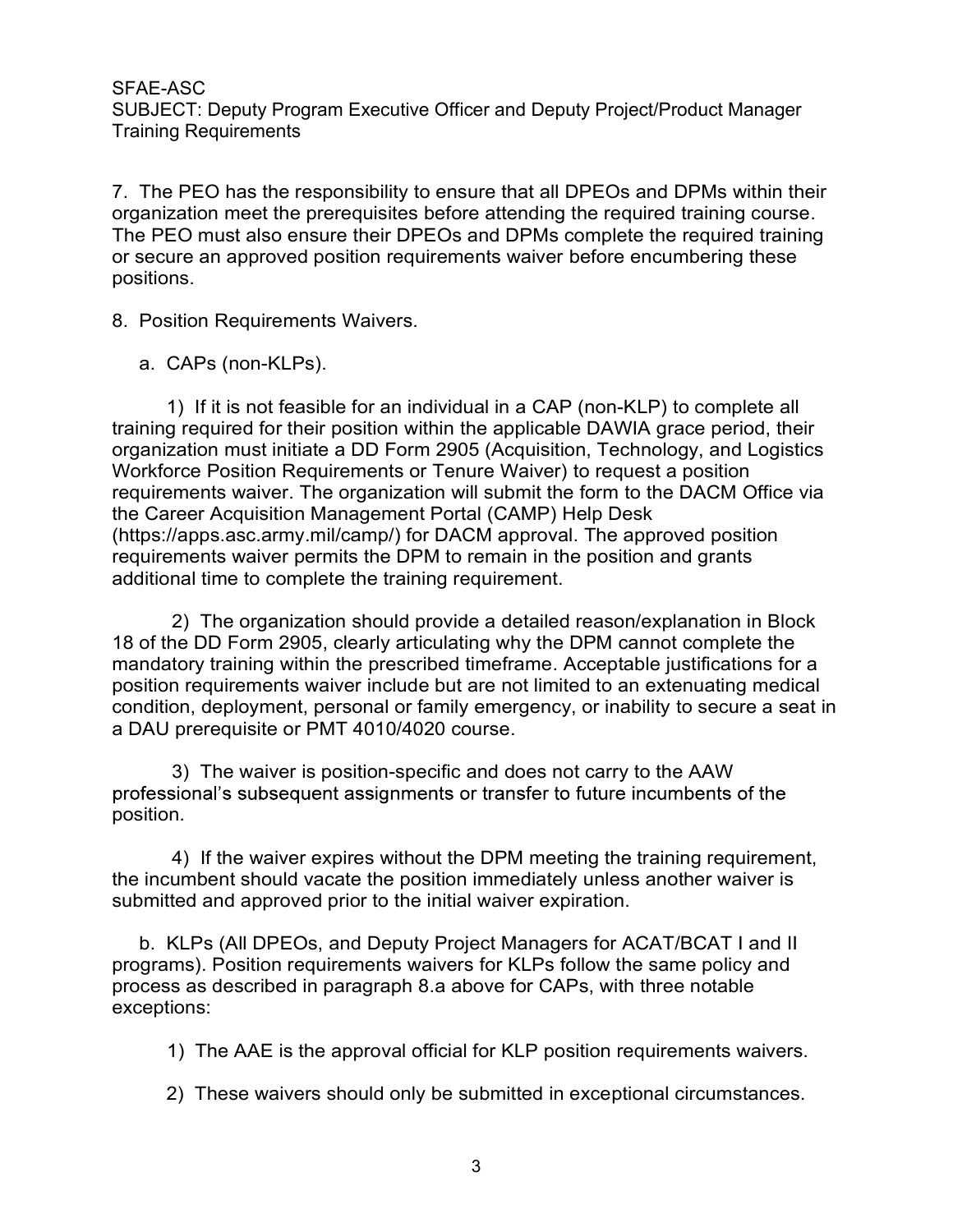SFAE-ASC SUBJECT: Deputy Program Executive Officer and Deputy Project/Product Manager Training Requirements ASC<br>3) The certification grace period does not apply Project/Product Manager<br>3) The certification grace period does not apply to KLPs, since certification is<br>3) The certification grace period does not apply to KLPs, since SFAE-ASC<br>SUBJECT: Deputy Program Executive Officer and Deputy Project/Product Manager<br>Training Requirements<br>3) The certification grace period does not apply to KLPs, since certification is<br>required at the time of hire.<br>9. SFAE-ASC<br>SUBJECT: Deputy Program Executive Officer and Deputy Project/Product Manager<br>Training Requirements<br>3) The certification grace period does not apply to KLPs, since certification is<br>required at the time of hire.<br>9. SFAE-ASC<br>
SUBJECT: Deputy Program Executive Officer and Deputy Project/Product Manager<br>
Training Requirements<br>
3) The certification grace period does not apply to KLPs, since certification is<br>
required at the time of hire.

required at the time of hire.

**Director** Acquisition Career Management

DISTRIBUTION:

Assistant Secretary of the Army (Acquisition, Logistics, and Technology)(SAAL-ZE, SAAL-ZF, SAAL-ZL, SAAL-ZN, SAAL-ZP, SAAL-ZR, SAAL-ZS, SAAL-ZT)

Program Executive Officer

Assembled Chemical Weapons Alternatives Aviation Combat Support and Combat Service Support Command, Control, and Communications (Tactical) Enterprise Information Systems Ground Combat Systems Intelligence, Electronic Warfare, and Sensors Missiles and Space Simulation, Training, and Instrumentation Soldier

Joint Program Executive Officer

Armaments and Ammunition

Chemical, Biological, Radiological and Nuclear Defense